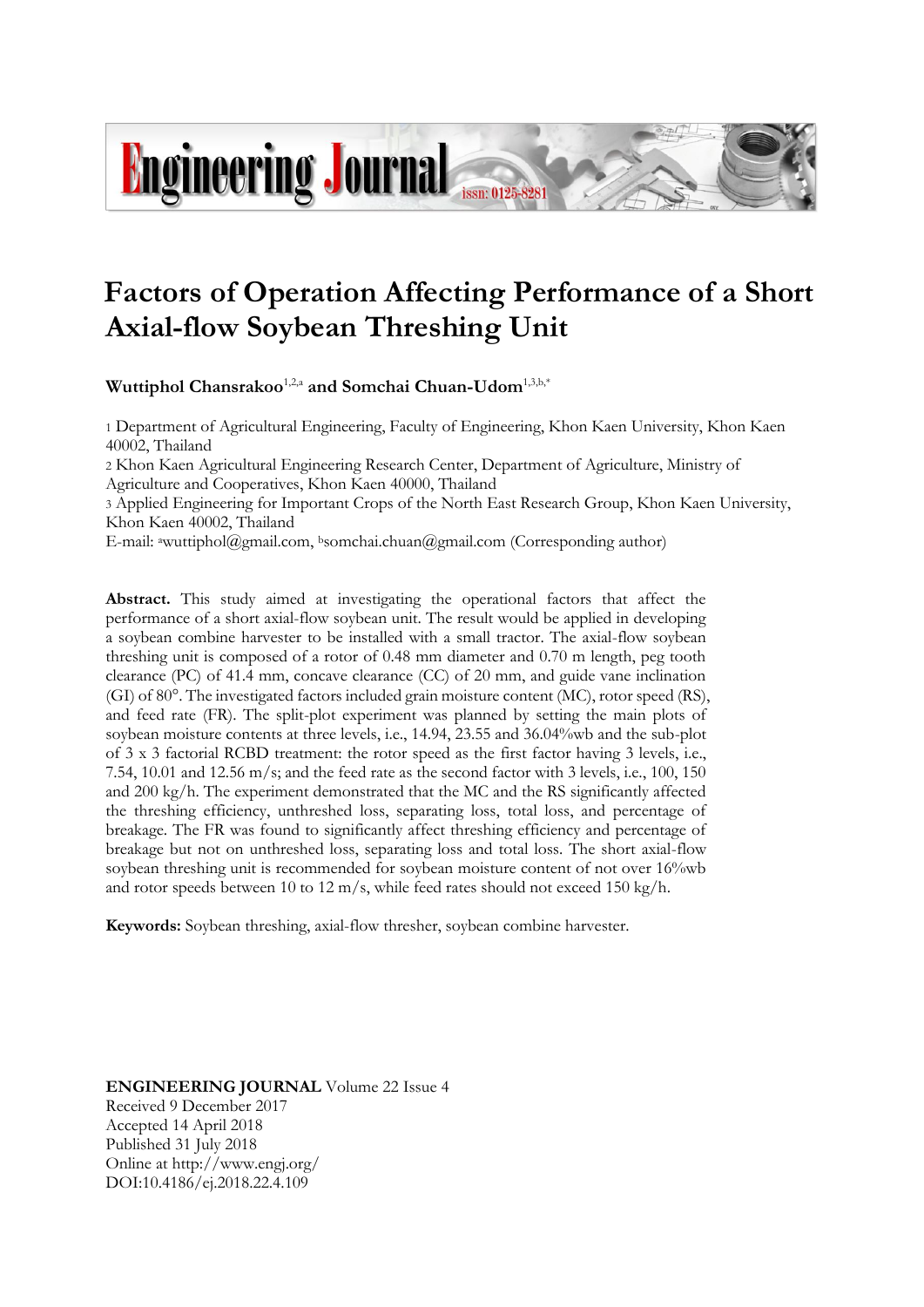# **1. Introduction**

Thai farmers usually plant their soybean in the dry season in paddy fields after rice harvest and at the end of the rainy season in crop fields. In general, the harvested soybeans are 95-100 days at the harvest time. Roughly 3-4 workers work at a capacity of 0.02ha/h. including baling the harvest produce. The soybean bales are left in the plots for 3-7 days so that their grain moisture content is reduced to roughly 13-15% before being threshed by a rice thresher [1]. The major problem found in harvest and threshing was a shortage of labor, which also cost higher than other types of production. One solution is to use an appropriate farm machine, particularly one that can harvest and thresh at the same time. However, this kind of machine should not result in loss and damage of the produce at a greater rate than is acceptable among the farmers, the wage rate should not be higher than the conventional method, and the operation should not be complicated [2]. The popular thresher hired out is a high-capacity large thresher, i.e., 1.83 m (6 ft). Soybean threshing, in general, does not take into account loss and damage from the work. The average rotor revolution used is 600 rpm [3-4]. The high revolution speed of the rotor means violence that in turn leads to loss and damage of soybean grains, including unthreshed loss and separating loss [3]. Amount of loss is observable from grain breakage or crack. In addition, threshing soybean using threshers with different principles may cause different characteristics of damage to grains. Soybean with high moisture content resists threshing strength better than soybean with low moisture content. However, weakness could occur inside the grain and hence sprouting percentage could be reduced [5]. There are some limitations in the use of a rice combine harvester for soybean: there is a need for consistent condition of the plot, loss usually occurs owing to incomplete harvest, soil is mixed in the produce because the first pod is close to the soil and the combine harvester does not cut closer to the soil, weeds are clogged in the threshing system, and percentages of loss and breakage after harvest are over 7.9 and 17.4%, respectively [6]. Moreover, the diversity of soybean plots makes it inappropriate to use large machines. All of these problems are required to be solved. Nowadays, more farmers turn to use small tractors, and many of them own a tractor as the initial power of transporting and trailing various farm labor-saving devices. Therefore, there are more needs to develop trailer devices or certain installments for more use and benefits from farm machinery. Nakqoue [7] said that a small soybean combine harvester suitable to the plantation is not very expensive, and small and potential farmers are able to purchase one from the producer in order to contract soybean harvest in their locality. This is one way to reduce soybean production cost. The machine is efficient in terms of its performance and hence product loss is lowered. In fact, soybean production has faced a problem in harvesting and threshing because it needs human labor. This problem can now be solved by installing a farm tractor with a soybean combine harvester, which has been designed and manufactured for a 22 HP farm tractor of a 1400 width x 5,000 length x 2,200 height mm size. This device comprises a reaper head, a conveyor, a thresher, a cleaning unit, and a 4 Ft (1.2 m) axial flow rotor. A. Chirattiyangkur et al. [8] design and development of a tractor mounted soybean combine harvester showed that the machine has a capacity of 0.0944 ha/h, with an efficiency of 42.37%. The percentage of loss is lowest when operating at the reel index and cutter speeds of 1.0 and 0.5 m/s, respectively

H. Shouyin and C. Haitao [9] performed a study on the performance of a vertically axial flow soybean combine harvester in order to find the effect on threshing, separating, and cleaning based on 4 parameters, i.e., linear speed of rotor, concave clearance (CC), feed rate, and grain moisture content. Their experiment showed the most appropriate moisture content of 14-20%wb, rotor's linear speed of 6.5-8.3 m/s, CC of 15 mm, and feed rate of 144 kg/h; which yielded 1.0% of grain breakage, 0.5% of contaminants, 2.0% of unthreshed grain, 0.7% of grain in pods, with no grain fall and left-over.

L. Ruoxi and C. Haitao [10] studied the operation parameters affecting the efficiency of a prototype and showed that the appropriate operation factors were: grain moisture content of 17.5%wb, linear speed of 1.52 m/s, feed rate of 126-144 kg/h, concave clearance of 12-18 mm. These resulted in 0.03% contamination, 0.15% grain breakage, 1.15% separation loss, 0.35% unthreshed loss, 0.25% cleaning loss. All of the parameters agreed with the efficiency index of the Chinese soybean thresher Model NY/T1014-2006.

A. Vejasit and V.M. Salokhe.[11] studied the impact of operations on the performance of an axial flow rice combine harvester having a teethed rotor designed for soybean. The threshing efficiency was found to be at 98-100%. Grain breakage and grain loss were less than 1.0 and 1.5%, respectively, at the rotor speed of 600 to 700 rpm, the feed rate of 540-720 kg/h and grain moisture content of 14.34-22.77%wb. The maximum power used was 2.29 kW at the grain moisture content of 32.88%wb and the rotor speed of 700 rpm. For higher threshing performance at the grain moisture content of 14.34%wb, the rotor speed should be 600 to 700 rpm (13.2 to 15.4 m/s) and the feed rate of 720 kg/h so that the breakage and loss of grain would be low.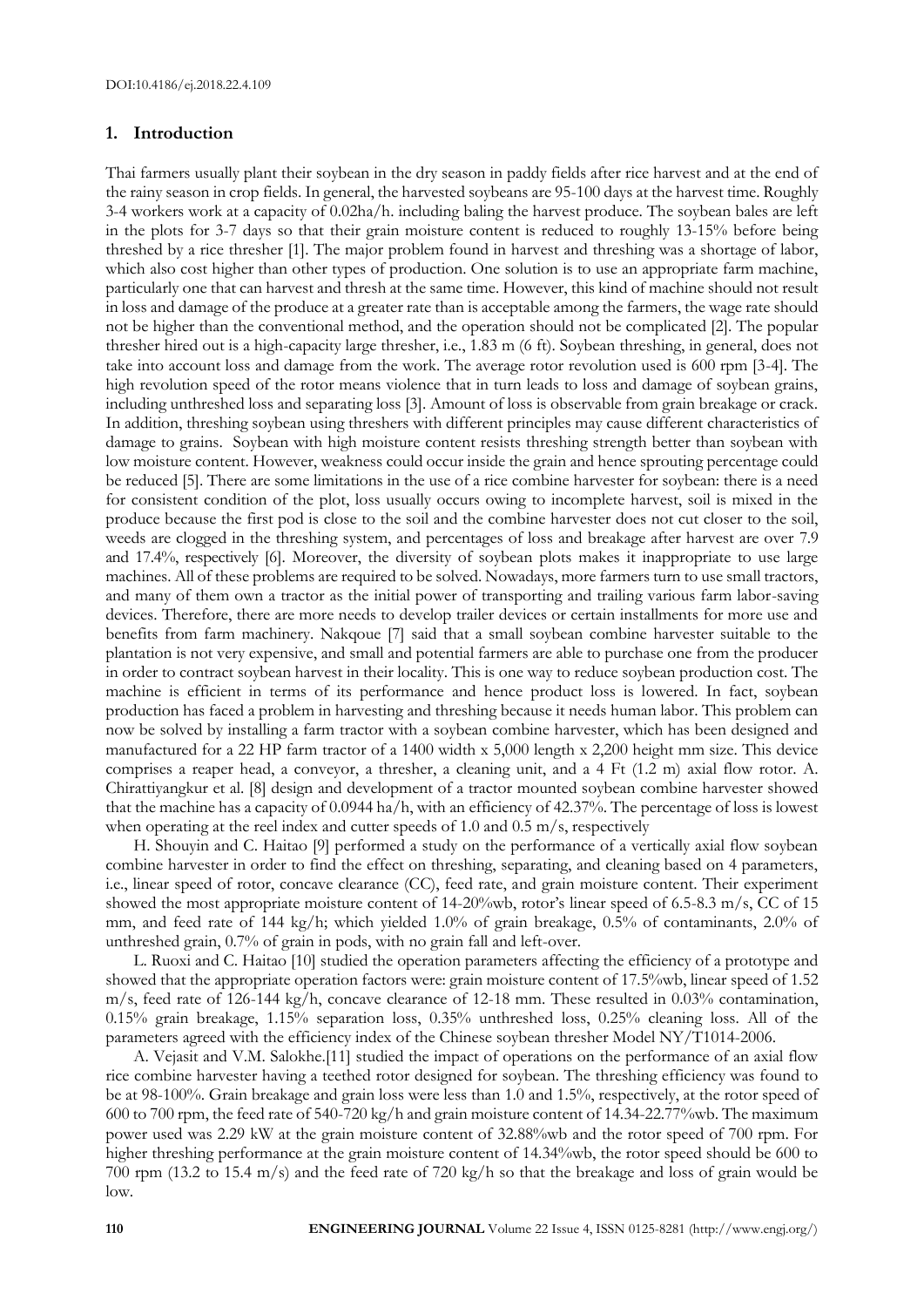A. K. Zaalouk [12] investigated the possibility of a rice thresher made in Thailand for dry peas and chose the appropriate operation condition. The finding indicated that the thresher could be used for peas under the condition of 9.20%wb of grain moisture content, threshing speed of 15.38 m/s, and feed rate of 20 kg/min. These rates yielded 2.17% damage, with 1.48% unthreshed grain, 98.52% threshing efficiency; using 14.70 kw of power and the operation cost of 143.20 L.E/ton.

T. A. Adekanye et al. [13] tested a soybean thresher designed, constructed and evaluated at Landmark University, Omu-aran, Kwara State in Nigeria in order to determine how to mitigate impact and problems in soybean threshing of small farmers, to improve the TGX 1448 cultivar at the moisture contents of 10%, 16%, and 22%wb, rotor speeds of 320, 385, 450 and 515 rpm, by feeding 600 g of materials continuously. The concave clearance was 23 mm. They found that the threshing efficiency, cleaning efficiency, percentage of breakage and percentage of loss, and operational capacity were 99.51%, 77.91%, 3.72%, 31.33%, 4.43% and 35.44 kg/h, respectively. This experiment revealed that the threshing efficiency was between 98.96% to 99.88% within the range of rotor speeds of 320-515 rpm, and the cleaning efficiency reduced from 90.81% to 64.25% since the speed increased from 320 to 515 rpm at the moisture content of 10 to 22%wb.

It can be seen that most of the past research was performed on the threshing unit and the soybean combine harvester adapted from the axial flow rice threshing unit. Such adaptation still has problems to solve, such as the threshing system, separating and cleaning. Therefore, designing the threshing unit for a small soybean combine harvester to be installed with a farm tractor necessitates knowledge and understanding of design parameters and operational behaviors of an axial flow threshing unit. These would enable more accurate and appropriate design. Besides, the new body of knowledge was acquired in the use of a model to predict soybean threshing performance. Development of a combine harvester attached to a tractor required many sets of devices, and the threshing unit was very important to the performance both in terms of operation capacity and the quantity and quality of produces. This research emphasized the testing of operational factors of a short axial flow soybean threshing unit with a rotor length of 0.7 m. The past research results of soybean threshing units may not yield satisfactory results in the utilization. Hence, the operation of a short axial flow soybean threshing unit installed with a small tractor should be studied in order to further develop the machine in the future.

# **2. Material and Methods**

# **2.1. Equipment Used in the Test**

The major components of the axial flow soybean threshing unit in the test included 6 rows of circular rotor rods, the lower threshing mesh and concave mesh attached to the upper concave drum. The angles of the 3 guide vanes were adjustable. The speed of the feed conveyor could also be adjusted. The rotor had a diameter of 0.48 m and was 0.70 m long. The 3 HP (2.23 kW) 220 V electric motor was used. The soybean cultivar used in the test was Chiangmai 60, which is the popular cultivar grown in the northeastern region of Thailand. The test of axial flow soybean threshing unit performance was carried out at the workshop, with the peg tooth clearance (PC) of 41.4 mm, concave clearance (CC) of 20 mm, and guide vane inclination (GI) of 80 degrees.



Fig. 1. Guide vanes attached to the upper concave drum.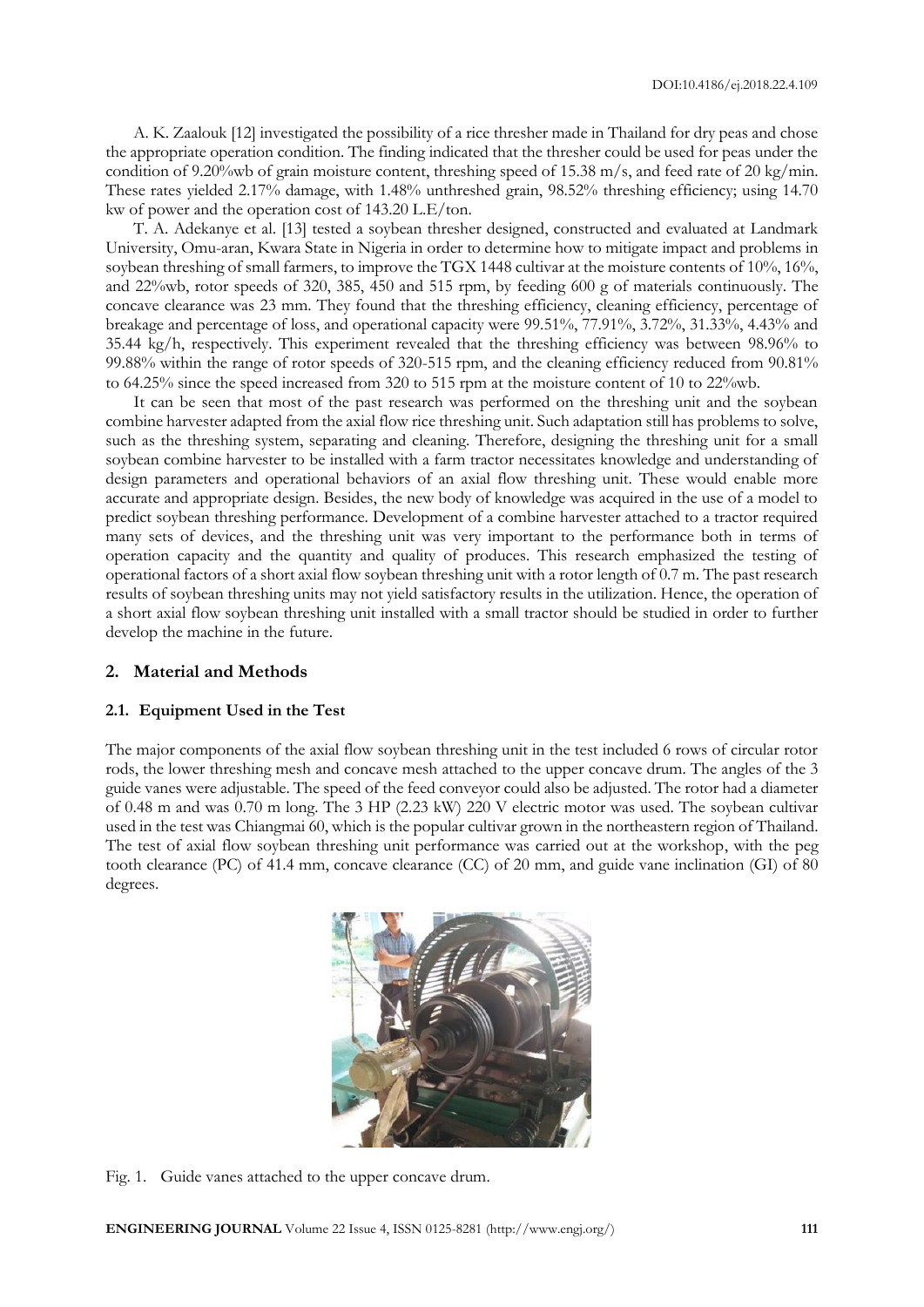

Fig. 2. The feed conveyor with adjustable feed rate.



Fig. 3. Testing of soybean threshing unit at a workshop.

# **2.2. Experimental Planning**

The experimental parameters comprised grain moisture content, rotor speed, and feed rate. The experimental design was a split plot with the main plot being the moisture contents of three levels, i.e., 14.94, 23.55 and 36.04%wb which covers the moisture contents range of harvested soybeans in general. In the sub-plot, the treatment was designed as a 3 x3 factorial in RCBD, with the first factor being 3 rotor speeds (RS): at 7.54, 10.01 and 12.56 m/s and the second factor being 3 feed rates: 100, 150 and 200 kg/h.

# **2.3. Testing Method**

The physical properties of soybean pods and grains and the proportion of grain per non-grain were determined. The samples were dried in an oven to calculate the grain moisture content and non-grain moisture content in order to determine the parameters and levels of parameters according to the experimental plan. Next, the threshing unit was switched on. The test proceeded until all of the materials were expelled from the threshing unit before the machine was switched off. The fallen grains through the mesh into the chute were weighed, sorted and cleaned. Grains attached to pods at the discharge were disposed and percentages of loss and breakage were calculated.



Fig. 4. Preparation for testing the working parameters.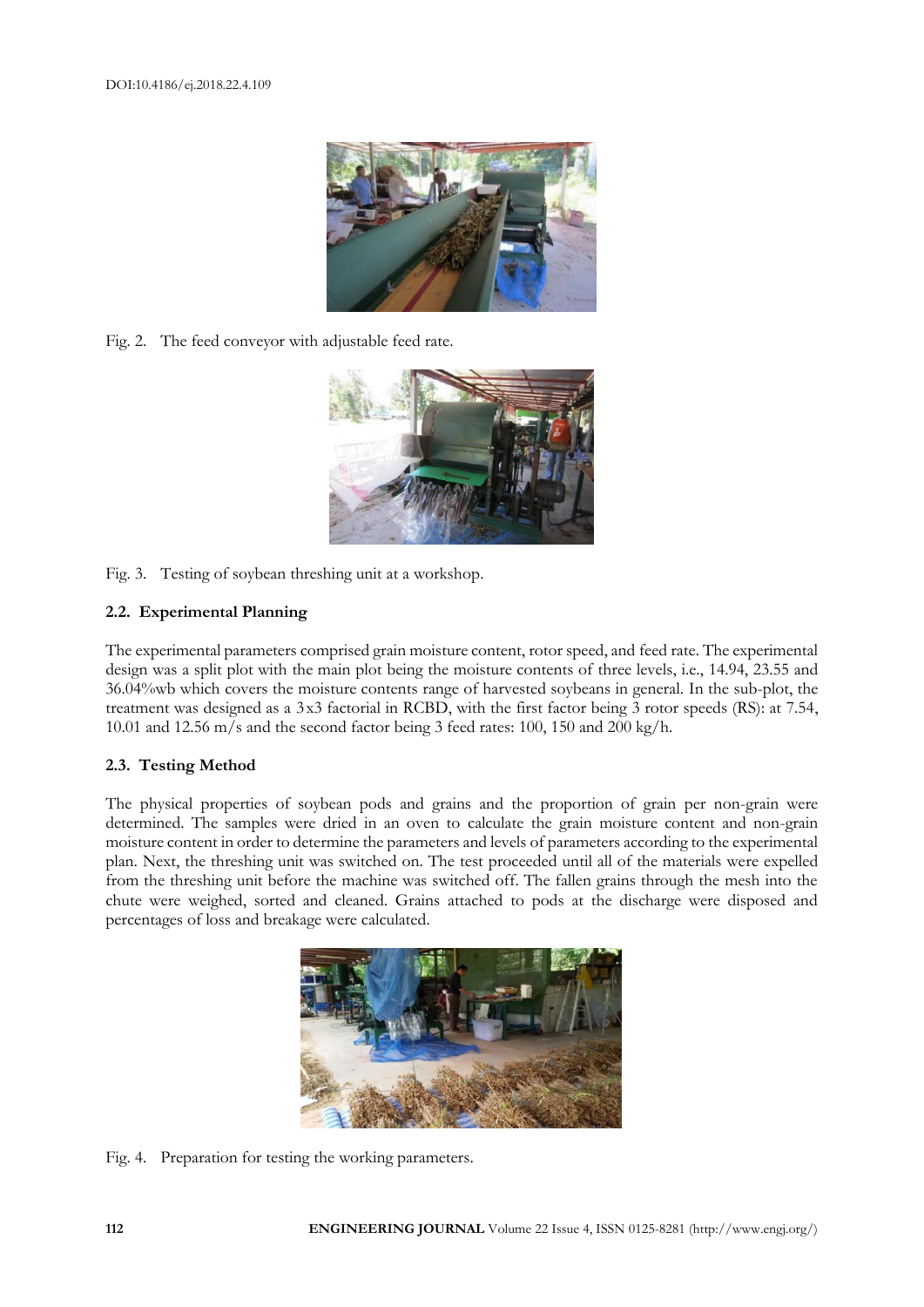#### **2.4. Indicating Parameters**

The indicating parameters for the study of the small axial flow soybean threshing unit included threshing efficiency, unthreshed loss, separating loss, total loss and breakage from threshing, which could be calculated as follows:

Threshing Efficiency (TE) or the amount of soybean grain discharged through the outlet compared to the feeding amount in percentage by weight:

$$
TE (\%) = 1 - \left[\frac{W_1 + W_2}{T}\right] \times 100 \tag{1}
$$

When TE was the threshing efficiency (%),  $W_1$  was the amount of soybean grain in pods at the outlet (gram), W<sub>2</sub> was the amount of soybean grain in pods discharged at the straw outlet (gram) and T was the total feed amount (gram).

Unthreshed grain loss (UL) means the amount of grain in pods discharged at the straw outlet compared to the total feed amount in percentage by weight:

UL 
$$
(\frac{\%}{T}) = \frac{W_2}{T} \times 100
$$
 (2)

When UL was the unthreshed loss  $(\%)$ , W<sub>2</sub> was the amount of grain in pods discharged at the straw outlet (gram), and T was the total feed amount (gram).

Separating loss (SL) means the amount of fallen grain and broken grain discharged through the straw outlet compared to the total feed amount in percentage by weight:

$$
SL(\%) = \frac{W_3 + D_1}{T} \times 100
$$
 (3)

When SL was the separating loss (%), W<sub>3</sub> was the amount of fallen grain and broken grain discharged through the straw outlet (gram),  $D_1$  was the amount of broken grain discharged through the straw outlet (gram), and T was the total feed amount (gram).

Total loss (TL) means the loss from threshing and loss from separation in percentage by weight:

$$
TL\ (\%)=UL+SL\tag{4}
$$

When TL was the total grain loss  $(\%)$ . UL was unthreshed loss  $(\%)$ , and SL was loss from separating  $(\%)$ 

Grain breakage (GB) means the amount of broken grain discharged through the grain outlet compared to the total feed amount in percentage by weight:

$$
GB\left(\% \right) = \frac{D_2}{T} \times 100\tag{5}
$$

When GB was the percentage of breakage  $(\%)$ ,  $D_2$  was the amount of grain discharged through the grain outlet (gram), and  $\tilde{T}$  was the total feed amount (gram).

#### **2.5. Model on Performance of Soybean Threshing**

The quadratic equations were developed to analyze the effects of the parameters on the threshing efficiency and losses based on the design was a split plot with the main plot being the moisture contents of three levels. In the sub-plot, the treatment was designed as a 3x3 factorial in RCBD. The equations were developed to model on the performance by elimination method. The effects of each parameter on the coefficients of determination (R<sup>2</sup> ), standard error (SE), and P-value.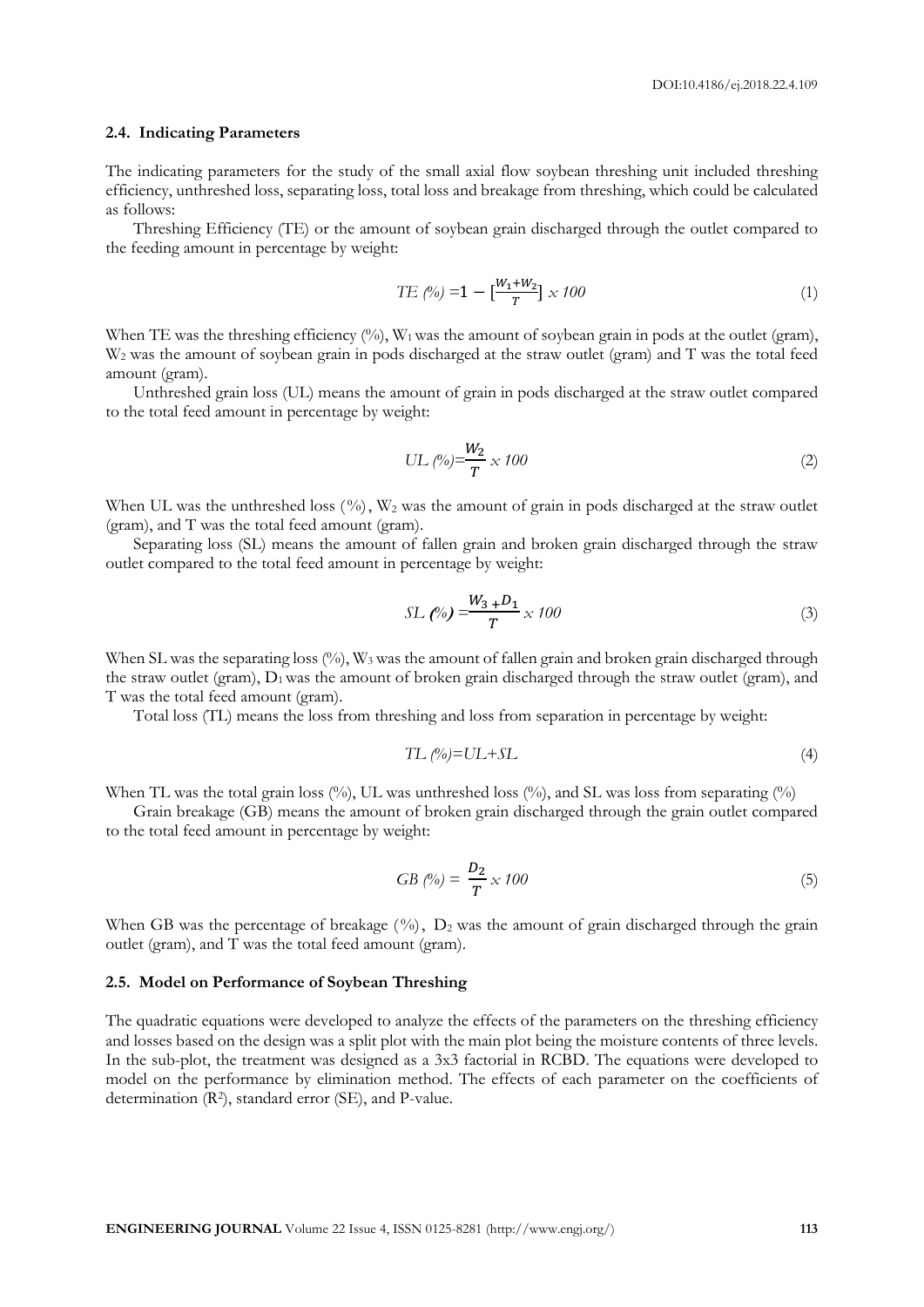# **3. Results and Discussion**

# **3.1. Effects of Moisture Content, Rotor Speeds and Feed Rates on Performance of Soybean Threshing**

The effects of moisture content, rotor speeds and feed rates on the performance of the short axial flow soybean threshing unit are shown in Table 1. The tested parameters were set at the rotor speeds (RS) of 7.54- 12.56 m/s and the feed rates (FR) of 100-200 kg/h. The control parameters were designed with peg tooth clearance (PC) of 41.4 mm, concave clearance (CC) of 20 mm and guide vane inclination (GI) of 80°.

Analysis of the performance variation of the axial flow threshing unit showed that rotor speeds (RS) significantly affected threshing efficiency (TE), unthreshed loss (UL), separating loss (SL), total loss (TL), and grain breakage (GB) of soybean at the reliability level of 99%. When the rotor speed was high, threshing became rapid and violent resulting in soybean grain damage and loss. However, increased rotor speeds reduced loss from the threshing system owing to the centrifugal force that released the grain from the pods through the mesh. It can be concluded that varied rotor speeds have an effect on grain loss.

Table 1. Analysis of variance of loss from the thresher unit, threshing performance, loss and grain breakage affected by moisture content, rotor speed and feed rate.

| Source of variation   | df | $TE(\%)$    | $UL(\%)$   | $SL(\%)$   | $TL(\%)$          | $GB(\%)$   |
|-----------------------|----|-------------|------------|------------|-------------------|------------|
| <b>Block</b>          | 2  | $< 1$ ns    | $< 1$ ns   | $2.44$ ns  | $2.56$ ns         | $< 1$ ns   |
| Rotor Speed(RS)       |    | $144.05**$  | $31.77$ ** | $28.55$ ** | $8.50**$          | 49.18 $**$ |
| Feed Rate (FR)        | 2  | $8.54$ **   | $1.30$ ns  | $<$ 1 ns   | $< 1$ ns          | $7.06$ **  |
| Moisture Content (MC) | 2  | $350.24$ ** | $136.40**$ | $22.46$ ** | $72.79$ **        | 89.84 **   |
| $RS*FR$               | 4  | $1.17$ ns   | $1.99$ ns  | $<$ 1 ns   | $<$ 1 ns          | $2.46$ ns  |
| RS*MC                 | 4  | $20.23$ **  | $17.49**$  | $8.39**$   | $10.94$ **        | $15.09**$  |
| FR*MC.                | 4  | $3.82**$    | $< 1$ ns   | $<$ 1 ns   | $< 1$ ns          | $6.15**$   |
| $RS*FR*MC$            | 8  | $2.48*$     | $1.56$ ns  | $2.20*$    | $1.80 \text{ ns}$ | $1.55$ ns  |

\*\* = Significant at  $p<0.01$ ; \* = Significant at  $p<0.01$ , ns = not significant

 $TE =$  Threshing Efficiency,  $UL =$  Unthreshed Loss,  $SL =$  Separated Loss,  $TL =$  Total Loss,

 $GB =$  Grain Breakage

Feed rates (FR) significantly affect threshing efficiency and grain breakage at the reliability level of 99%. However, they do not have any significant effect on unthreshed loss, separating loss and total loss. This is because increased materials fed into the threshing unit result in tardiness of threshing and grain separating. In addition, the friction between materials and the thresher increases, leading to threshing violence and grain damage.

Moisture content (MC) significantly affects threshing efficiency, unthreshed loss, separating loss, total loss, and grain breakage at the reliability level of 99%. The high moisture content results in great friction between grain and non-grain materials. In addition, the adherence force between grain and pods is also high, which leads to an impact on threshing and more difficulty in removal of non-grain materials in the threshing unit than for grain with low moisture content. Soybean with high moisture content usually makes threshing and grain separation in the axial flow thresher more difficult, and in turn, leads to unthreshed loss.

The correlation between rotor speed and feed rate has no significant effect on threshing efficiency, unthreshed loss, separating loss, total loss, and percentage of grain breakage.

The correlation between rotor speed and grain moisture content has a significant effect on threshing efficiency, unthreshed loss, separating loss, total loss, and percentage of grain breakage at the reliability level of 99% owing to the high rotor speed that affects threshing system.

The correlation between feed rate and grain moisture content has a significant effect on threshing efficiency and percentage of grain breakage at the reliability level of 99%, but has no significant effect on unthreshed loss, separating loss and total loss.

The correlation between rotor speed and feed rate and grain moisture content has a significant effect on threshing efficiency and separating loss at the reliability level of 99%, but has no significant effect on unthreshed loss, total loss and percentage of grain breakage.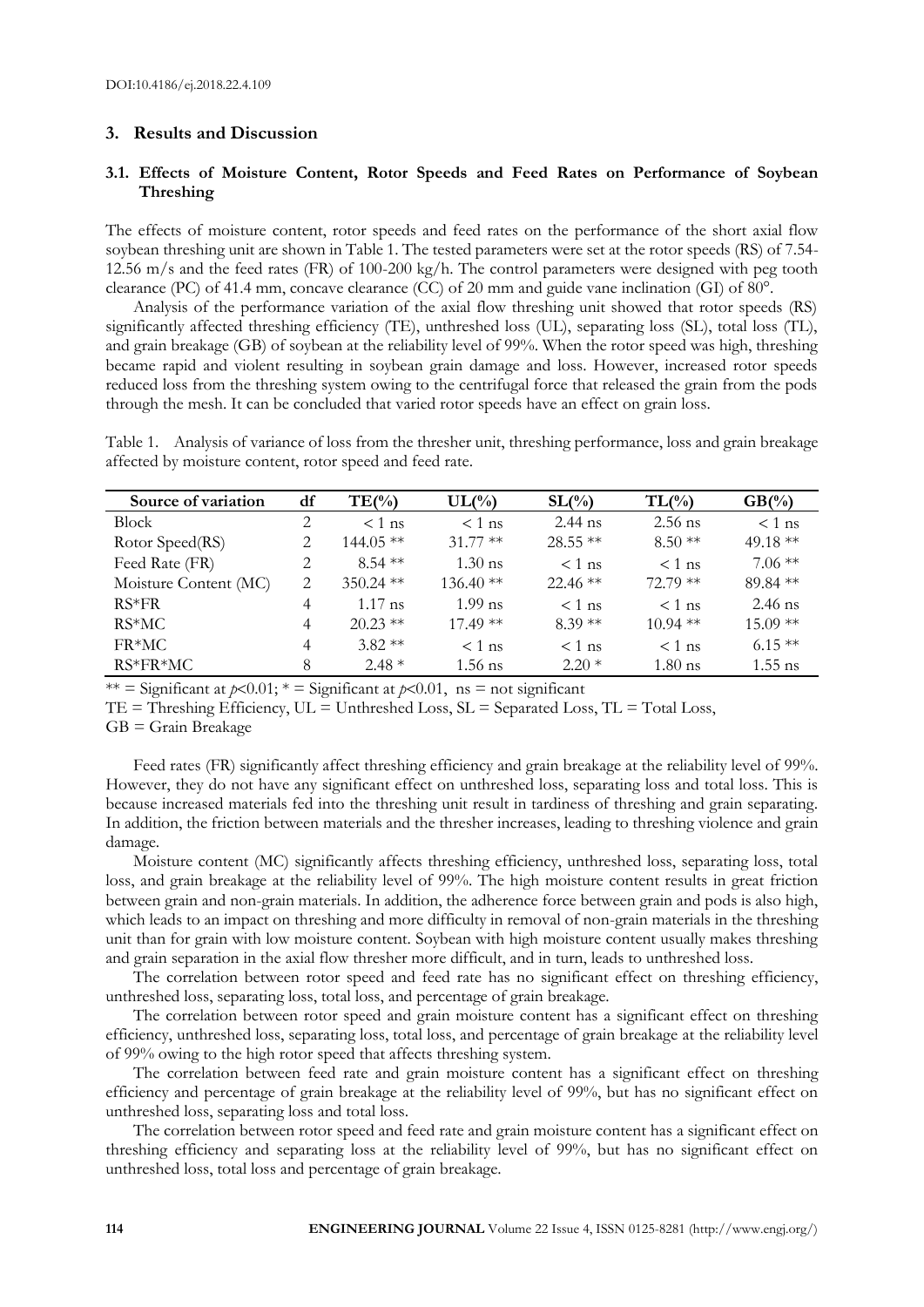#### **3.2. Model of Soybean Testing Performance**

Model 1 in Table 2, indicating the relationship between grain moisture content (MC), the feed rate (FR) and the rotor speed (RS) affecting the threshing efficiency (TE) from the threshing unit shown in Fig. 5. Model 2 indicating the relationship between MC and RS affecting the unthreshed loss (UL) from the threshing unit shown in Fig. 6. Model 3 indicating the relationship between MC and RS affecting the separating loss (SL) from the threshing unit shown in Fig. 7. Model 4 indicating the relationship between MC and RS affecting the total loss (TL) from the threshing unit shown in Fig. 8 and model 5 indicating the relationship between MC, FR and RS affecting the grain breakage (GB) from the threshing unit shown in Fig. 9.

| Table 2. Regression analysis of moisture content (MC), rotor speed (RS) and feed rate (FR), with effects on |
|-------------------------------------------------------------------------------------------------------------|
| loss from the threshing performance.                                                                        |

| Model                       | Equation                                                               | $\mathbf{R}^2$ | SЕ      | <i>p</i> -value |
|-----------------------------|------------------------------------------------------------------------|----------------|---------|-----------------|
|                             | $TE = 93.05 - 2.1$ MC $-0.033$ FR $+ 5.044$ RS $- 0.3$ RS <sup>2</sup> | 0.969          | 1.50384 | < 0.001         |
|                             | $+0.002$ MC*FR $+ 0.112$ MC*RS                                         |                |         |                 |
| $\mathcal{D}_{\mathcal{L}}$ | UL = $0.313 + 0.129$ MC = $0.328$ RS + $0.024$ RS <sup>2</sup>         | 0.908          | 0.12664 | $\leq 0.001$    |
|                             | $-0.01$ MC*RS                                                          |                |         |                 |
| 3                           | $SL = -1.777 + 0.148$ MC + 0.442 RS - 0.011 MC*RS                      | 0.771          | 0.29150 | $\leq 0.001$    |
|                             |                                                                        |                |         |                 |
| 4                           | $TL = -3.8 + 0.277$ MC + 0.602 RS - 0.021 MC*RS                        | 0.880          | 0.864   | $\leq 0.001$    |
|                             |                                                                        |                |         |                 |
| 5                           | $GB = 7.986 - 0.308 \text{ MC} + 0.015 \text{ FR} - 1.644 \text{ RS}$  | 0.936          | 0.34475 | $\leq 0.001$    |
|                             | $+0.003$ MC <sup>2</sup> + 0.066 RS <sup>2</sup> + 0.035 MC*RS         |                |         |                 |

## **3.3. Effects of Operating Factors on Threshing Efficiency**

The following graphs depict the correlation between grain moisture content (MC) and rotor speed (RS) on threshing efficiency (TE) at the feed rates (FR) of 100, 150, and 200 kg/h (Fig. 5).

High grain moisture content lowers threshing efficiency; the moisture content in soybean stem and pods make threshing more difficult. This agrees with the study of Chinsuwan et al. [14], which found that high moisture content in rice makes threshing and cleaning more difficult.

Higher rotor speeds increase greater threshing efficiency since threshing violence results in better scouring. This is consistent with the study by Vejasit et al. [11-15] and Pholpo et al. [16], which found that threshing soybean with an axial flow thresher with higher rotor speeds, i.e., at 10.7-14.7 m/s, yields higher threshing efficiency.

Increased feed rates lower threshing efficiency because of the increase of materials in the threshing chamber, leading to breakage of grain and blockage of material beaten on the mesh. This finding is not consistent with the study by Vejasit et al. [11-15], who showed that feed rate has no effect on soybean threshing efficiency.

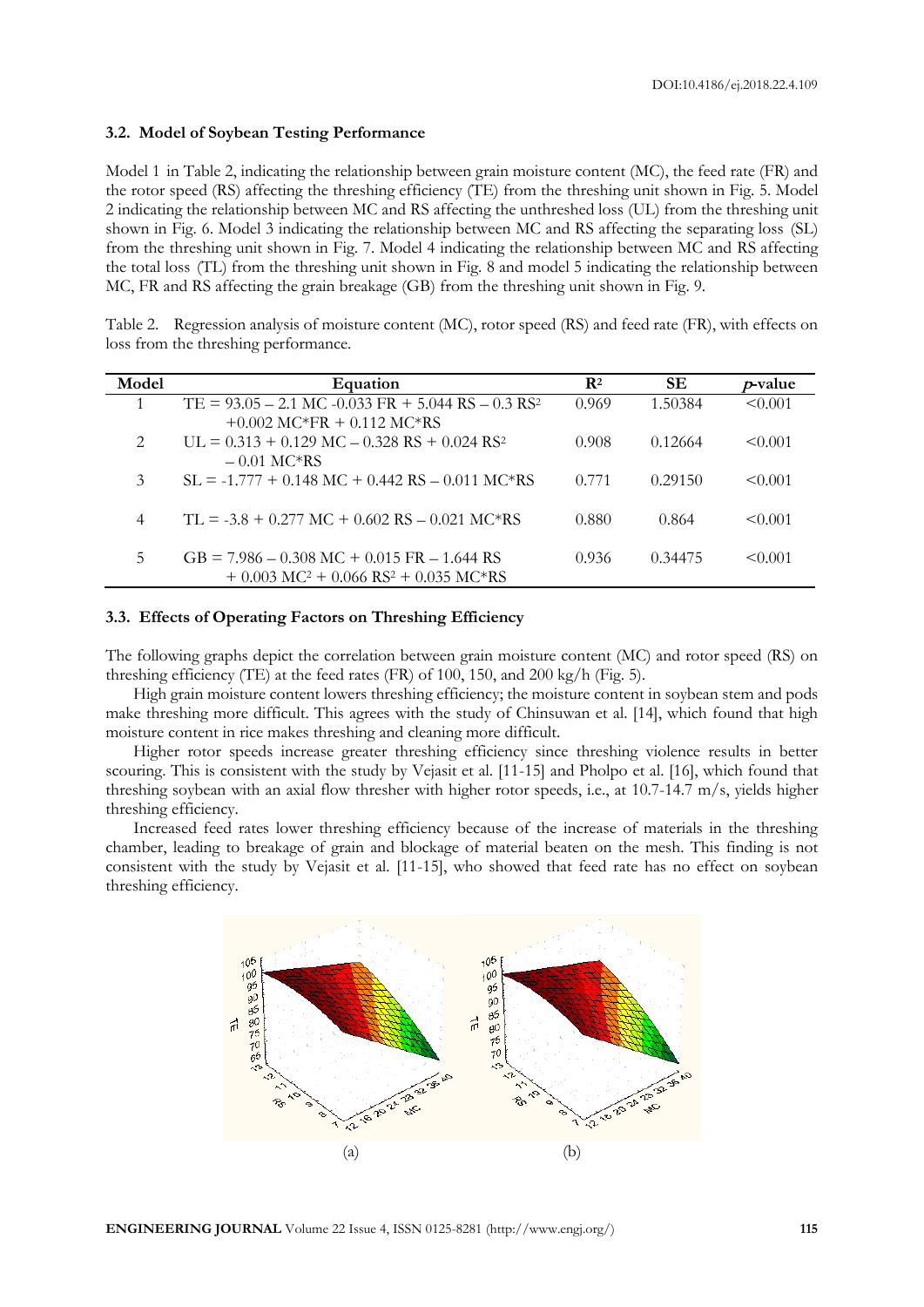

Fig. 5. Effects of rotor speed and moisture content, at FR (a)  $100 \text{ kg/h}$ , (b)  $150 \text{ kg/h}$ , and (c)  $200 \text{ kg/h}$  on threshing efficiency.

## **3.4. Effects of Operating Factors on Unthreshed Grain Loss**

The correlation between grain moisture content (MC) and rotor speeds (RS) which affect the percentage of unthreshed loss (UL) is shown in Fig. 6. The feed rate (FR) has no correlation with rotor speed (RS) and moisture content (MC) at the moisture content lower than 24%wb. The low rotor speed may lead to the loss. With the moisture content higher than 24%wb, the unthreshed loss becomes higher when the rotor speed is lower because the increase of rotor speed raises threshing strength and hence reduced unthreshed loss. This finding agrees with Gummert, et al. [17] and Saeng-Ong, et al. [18], who stated that increase of violence in rice threshing means reduced unthreshed loss provided that the moisture content is between 20.6-32.1%wb.



Fig. 6. Effects of rotor speed and moisture content on unthreshed loss.

## **3.5. Effects of Operating Factors on Separating Loss**

The correlation between soybean grain moisture content (MC) and rotor speed (RS) affecting the percentage of separating loss (SL) is illustrated in Fig. 7. The feed rate (FR) does not correlate with rotor speed (RS) and moisture content (MC).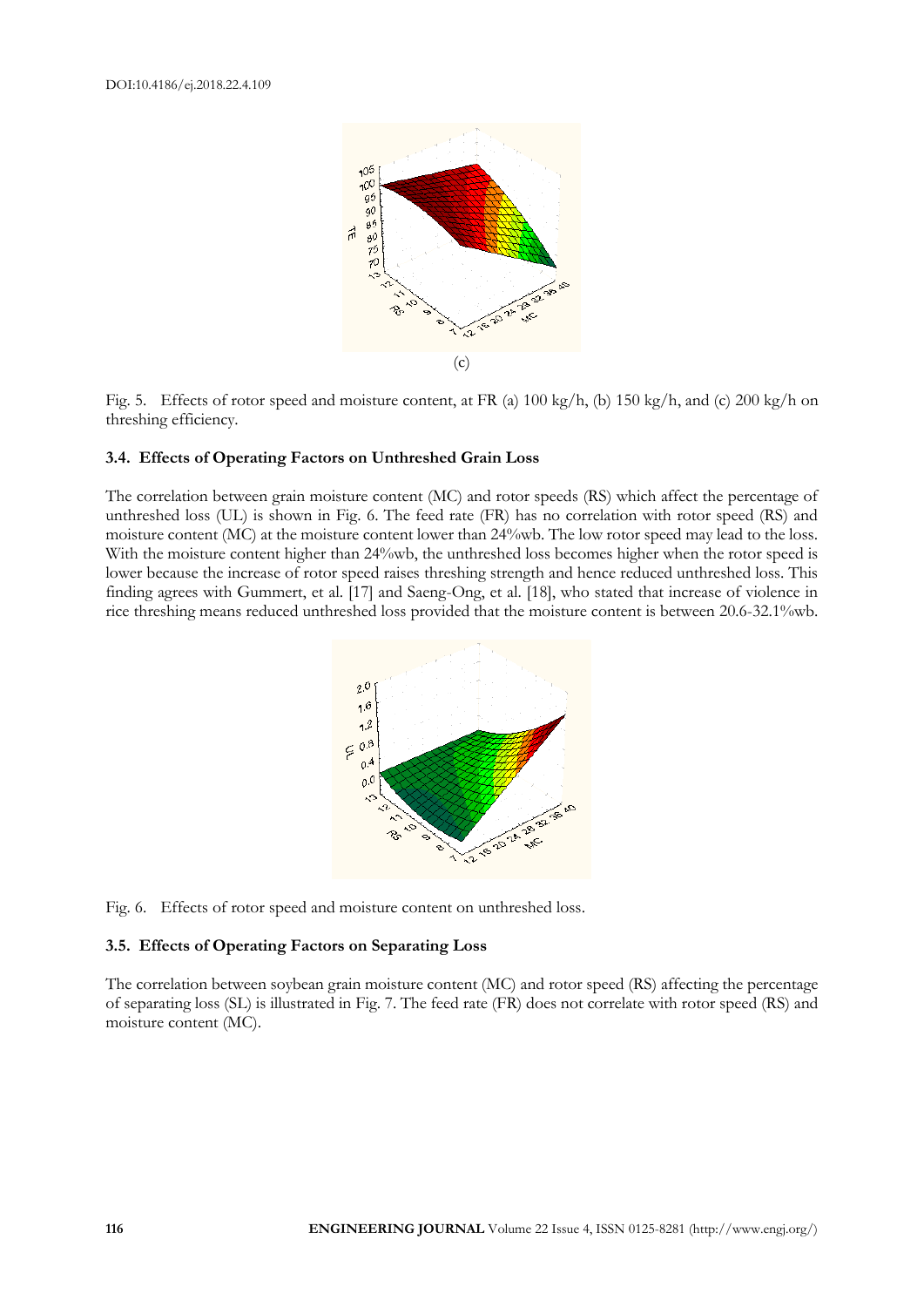

Fig. 7. Effects of rotor speed and moisture content on separating loss.

With the increased grain moisture content, separating loss increases owing to the fact that the pods and stems also have high moisture content. This means difficulty to thresh grains from pods and stems. Moreover, the toughness of stems and pods make removal of grain more difficult. Chuan-udom et al. [19] and Srison, et al. [20], likewise, said that high moisture content of rice grain and straw affects unthreshed loss especially for the rice cultivar that is by nature difficult to thresh.

Increased rotor speed increases separating loss, especially when the grain moisture content is lower than 24%wb. This is because higher rotor speed means increased violence and the centrifugal force of threshing which could break the stem and pods with the moisture content lower than 24%wb. The broken materials could also block the mesh and hence more grain is discharged through the straw outlet. At the moisture content higher than 24%wb, rotor speeds do not affect separating loss. This contrasts with the finding of Gummert, et al. [17], who said that increase of centrifugal force in rice threshing at the moisture content of 20.6-32.1%wb enables more grain to pass through the mesh and hence reduced separating loss.

#### **3.6. Effects of Operating Factors on Total Loss**

The correlation between soybean grain moisture content (MC) and rotor speed (RS) which affects total loss (TL) is shown in Fig. 8. The total loss increased when the moisture content of soybean grain and rotor speed increase; it is reduced when grain moisture content and rotor speed are low. The feed rate (FR) does not have any correlation with RS and MC.



Fig. 8. Effect of rotor speed and moisture content on total loss.

When the soybean grain moisture content is high, the total loss becomes high, too. This is because the soybean stems and pods also contain high moisture, making it difficult for grain to become loosened from the pods and stems. In addition, the toughness of pods and stems make separation of grain more difficult. This is consistent with the study by Chuan-Udom et al. [19], which showed that if rice grain and straw have high moisture content, the loss will occur from the threshing of rice cultivar known for difficult threshing.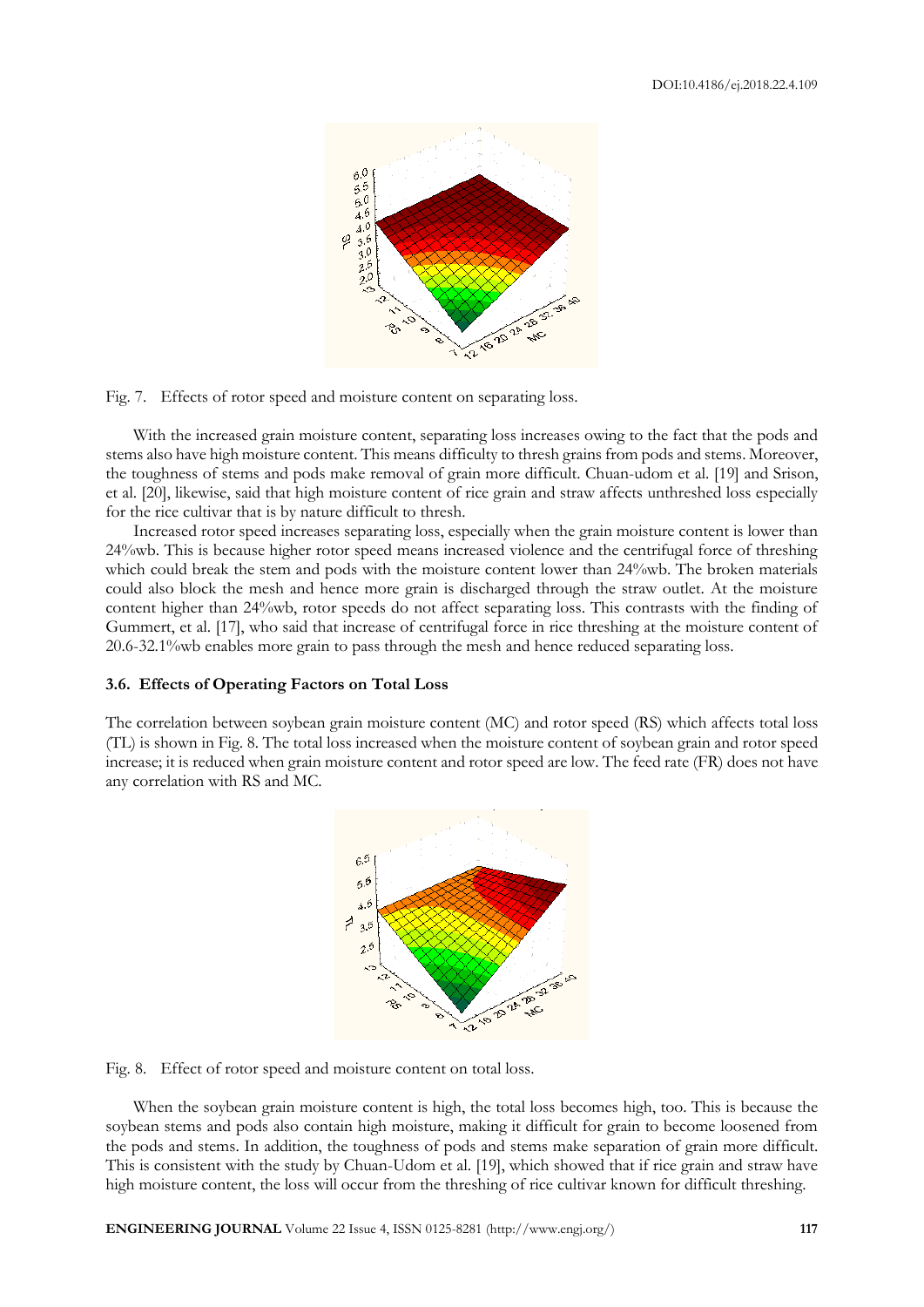#### DOI:10.4186/ej.2018.22.4.109

Increased rotor speed results in a greater total loss, especially when the grain moisture content is lower than 24%wb. This is because of the increased violence and centrifugal force of threshing that result, which might cause soybean stems and pods with the moisture content lower than 24%wb to break and block the mesh. Increasing amount of grain cannot pass through the mesh and is sent to the straw discharge. At a moisture content greater than 24%wb, the rotor speed may slightly increase total loss as well as separating loss.

## **3.7. Effects of Operating Factors on Grain Breakage**

Figure 9 illustrates the correlation between grain moisture content (MC) and rotor speed (RS), which affects grain breakage percentage (GB) at the feed rates of 100, 150, and 200 kg/h.



Fig. 9. Effects of rotor speed and moisture content at FR (a) 100 kg/h, (b) 150 kg/h, and (c) 200 kg/h on grain breakage.

At the grain moisture content of 16%wb, alteration of rotor speeds does not affect the percentage of breakage; however, when the grain moisture content is higher than 16%wb, increased rotor speed rapidly increases the percentage of grain breakage. This is consistent with the study conducted by Chinsuwan et al. [21-22], which showed that the rice axial flow threshing unit operated with increased rotor speed will increase the percentage of grain breakage. Gummert, et al. [17] also stated that increased rotor speed leads to higher grain breakage.

Higher feed rates slightly increase the percentage of grain breakage. Feeding greater quantity of materials means a higher proportion of soybean stems while the rotor speed remains the same. More grains are beaten or scoured in the threshing unit. Vejasit et al. [15], also showed that for the axial flow threshing unit used with soybean, the feed rates affect grain breakage when the rotor speed is 10.7-14.7 m/s; with grain breakage not very high but will increase when the rotor speeds increase to 16.7-18.7 m/s.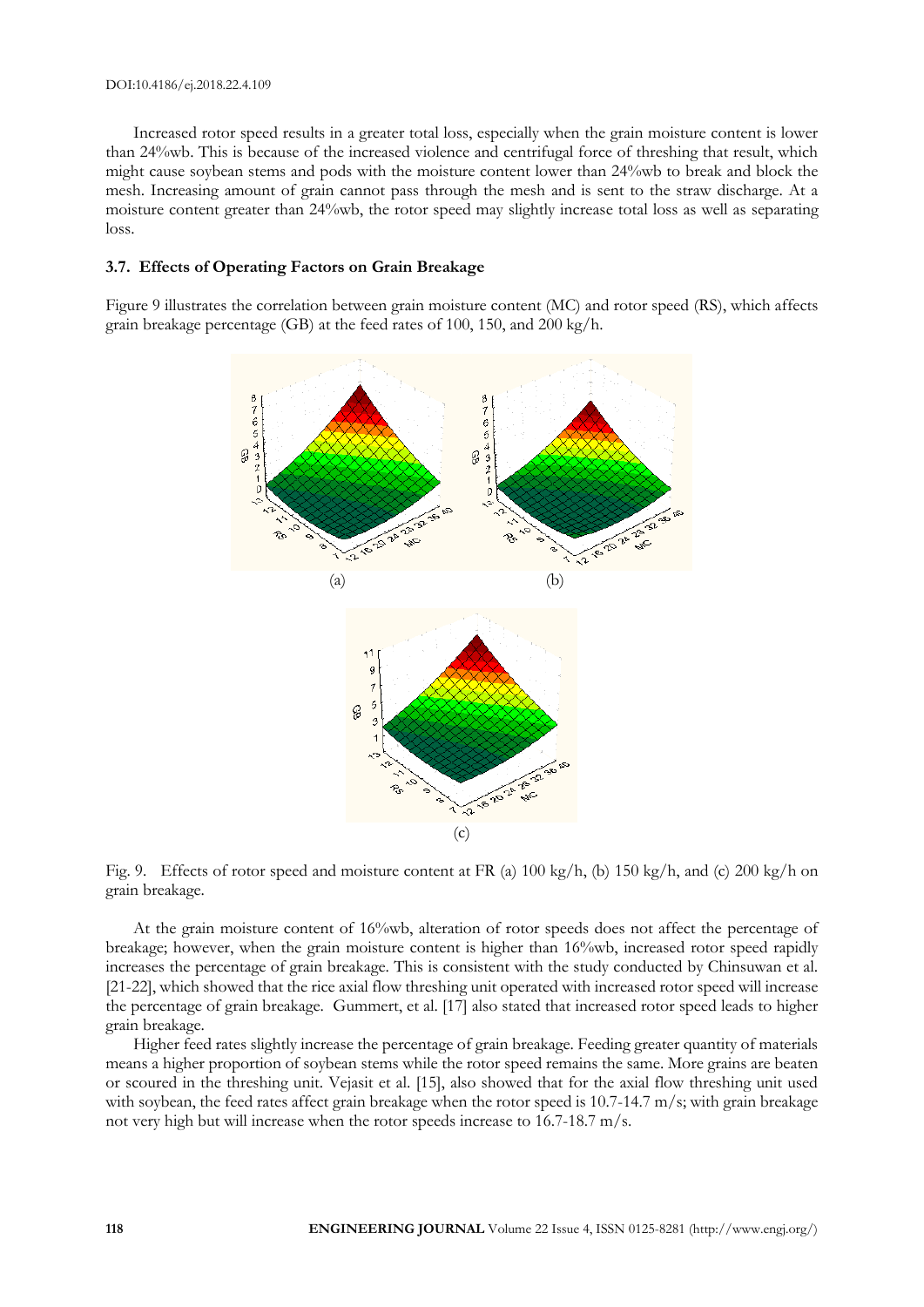# **4. Conclusion**

The experiment on the short axial flow soybean threshing unit designed to find the soybean threshing performance with different rotor speeds, feed rates, and grain moisture contents demonstrates the following:

1) Soybean grain moisture content has significant effects on threshing efficiency, unthreshed loss, separating loss, total loss, and percentage of grain breakage. Soybean with high moisture content results in decreased threshing efficiency. The moisture content lower than 24%wb leads to low unthreshed loss. On the contrary, soybean moisture content greater than 24%wb increases unthreshed loss and also affects separating loss and total loss. The percentage of breakage increases sharply when the rotor speed is increased and the grain moisture content is higher than 16%wb.

2) Rotor speed has a significant effect on threshing efficiency, unthreshed loss, separating loss, total loss, and percentage of breakage. When the grain moisture content is lower than 24%wb and the rotor speed is increased, the threshing efficiency is higher and the unthreshed loss is lowered, while separating loss and total loss are higher. At the moisture content greater than 24%wb, increased rotor speeds increase threshing efficiency, and unthreshed loss is higher when the rotor speed is decreased. Rotor speed does not affect separating loss but slightly increases the total loss. The change of rotor speed does not make the percentage of breakage become higher when the moisture content is lower than 16%wb. However, when the soybean moisture content is higher than 16%wb, increased rotor speed will rapidly increase the percentage of grain breakage.

3) The feed rate significantly affects threshing efficiency and percentage of breakage but does not affect unthreshed loss, separating loss, and total loss.

4) Soybean should be threshed at the grain moisture content not exceeding 16%wb. The rotor speeds should be use 10 to 12 m/s, while the feed rate should not exceed 150 kg/h.

#### **References**

- [1] A. Vejasit, "A comparison between peg tooth and rasp bar cylinders for soybean threshing using axial flow thresher," Master of Engineering Thesis in Agricultural Machinery, Graduate School, Khon Kaen University, 1991.
- [2] A. Chamsing, "A study on the use of rice combine harvester for harvesting soybean," Master of Engineering Thesis in Agricultural Machinery, Graduate School, Khon Kaen University, 1996.
- [3] C. Rojanasaroj, J. Chakkapak, A. Vejasit, S. Krisanaseranee, and P. Thongsawatwong, "Rice/soybean thresher," present at Pai-rin Hotel, Phitsanulok. July 27-28, 1989.
- [4] P. Sirisomboon, "Research and development thresher of small rice and soybean on the study of holdon and throw-in," Department of Agricultural Engineering, Faculty of Engineering, King Mongkut's Institute of Technology Ladkrabang, Office of Technology Promotion and Transfer, 1992. [Online]. Available: http://www.clinictech.most.go.th [Accessed: February 2016]
- [5] W. Chinsuwan, S. Krisanaseranee, J. Mongkolthanatas, and P. Thongsawatwong, "Final report: Soybean Postharvest Technology Project (Technical Evaluation)," A report Submitted to the International Development Research Centre (IDRC), Nov. 1990.
- [6] K. Thongsri, N. Wannasai, N. Punnara, and S. Buakete, "Studies on harvesting date and harvesting methods on yield and seed quality of soybean," in *The 53rd Kasetsart University Annual Conference*, 3-6 February 2015, pp. 218-225.
- [7] T. Nakqoue, "Design and development of a tractor-mounted soybean combine harvester," Master of Engineering Thesis in Agricultural Engineering, Kasetsart University, 1994.
- [8] A. Chirattiyangkur, T. Nakqoue, T. Kiatiwat, and P. Usaborisut, "Design and development of a tractor mounted soybean combine harvester," *Kasetsart Engineering Journal*, vol. 58, no. 19, pp. 40-48, 2006.
- [9] H. Shouyin and C. Haitao, "Parameters optimization of vertical axial flow thresher for soybean breeding," College of Engineering Northeast Agriculture University, China, 2012. [Online]. Available: http://en.cnki.com.cn/Article\_en/CJFDTOTAL-NYGU201202005.html [Accessed: April 2016].
- [10] L. Ruoxi and C. Haitao, "Parameters optimization of 5TDQ-300 tangential flow thresher for soybean breeding," *Journal of Agricultural Mechanization Research*, 2016. [Online]. Available: http://en.cnki.com.cn/Article\_en/CJFDTotal-NJYJ201604032.html [Accessed: April 2016].